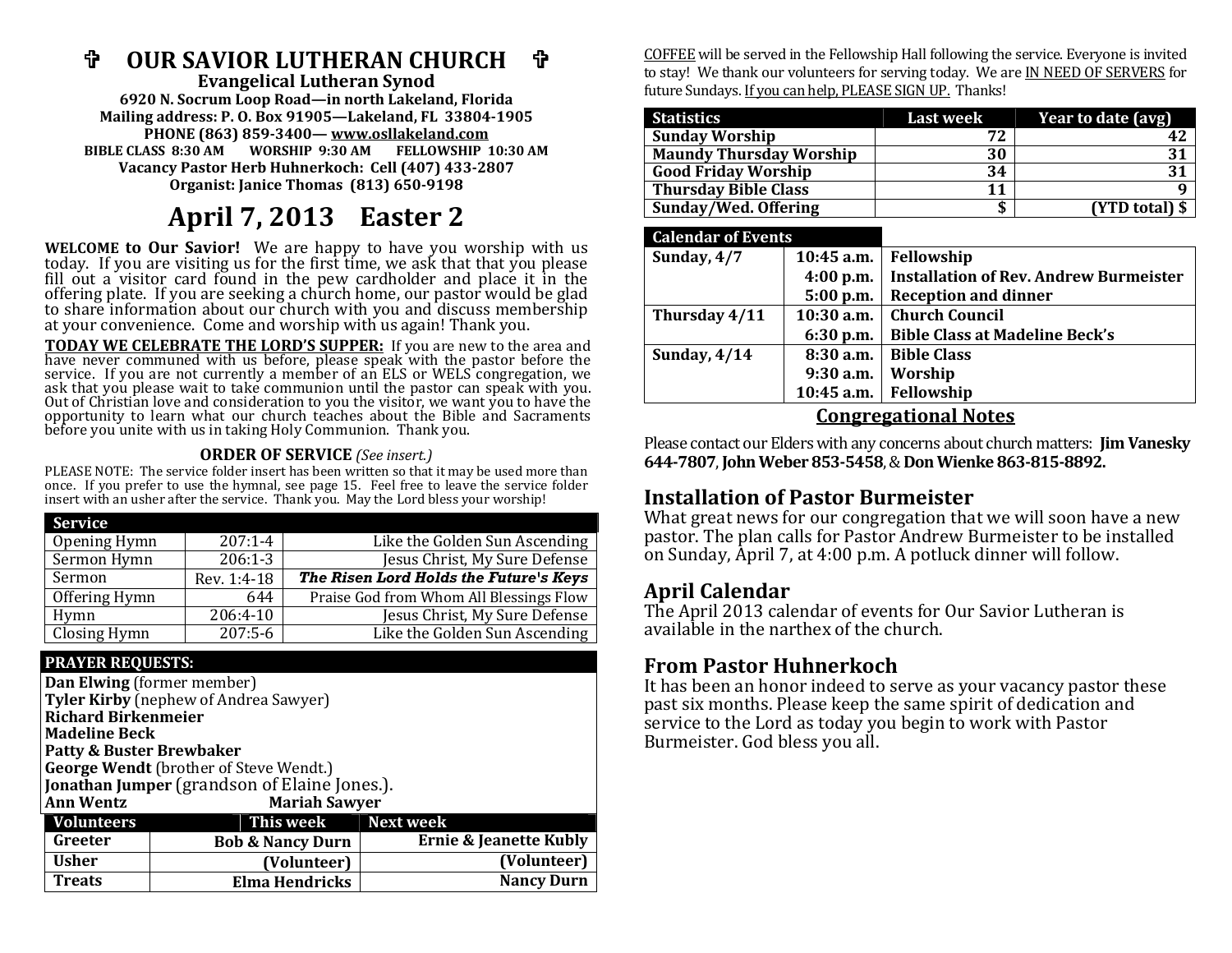## **OUR SAVIOR EVANGELICAL LUTHERAN CHURCH**

*A Member of the Evangelical Lutheran Synod* 6920 N. Socrum Loop Rd, Lakeland FL 33804

> Church: 863-647-2351 peacelutheranlakeland.com

#### **Installation of Andrew R. Burmeister**

**April 7, 2013, 4:00 p.m.** 

 $\star$  Stand  $\bullet$  Be seated.

# Opening Responsive Hymn

**God of the prophets, bless the prophets' sons; Elijah's mantle o'er Elisha cast, Each age its solemn task may claim but once; Make each one nobler, stronger than the last.**

- <sup>P</sup>*In the name of the Father and of the + Son and of the Holy Spirit,*
- C **Amen.**
- <sup>P</sup>*How beautiful on the mountains are the feet of those who bring good news,*
- C **who proclaim peace, who bring good tidings, who proclaim salvation,**
- <sup>P</sup>*who say to Zion, "Your God reigns!"*
- C **Listen! Your watchmen lift up their voices; together they shout for joy.**

**Anoint them prophets, men who are intent To be your witnesses in word and deed, Their hearts aflame, their lips made eloquent Their eyes awake to ev'ry human need.** 

- <sup>P</sup>*Blessed is the one whose transgression is forgiven, whose sin is covered. Blessed is the man against whom the Lord counts no iniquity, and in whose spirit there is no deceit.*
- C **I acknowledged my sin to you, and I did not cover my iniquity; I said, "I will confess my transgressions to the Lord," and you forgave the iniquity of my sin.**

**Anoint them priests, strong intercessors they, For pardon and for love and hope and peace, That, through their pleading, guilty sinners may Find Jesus' mercy and from sin release.** 

- <sup>P</sup>*Therefore let us confess our sins, confident that our gracious God forgives us.*
- C **Help us, O God of our salvation, for the glory of your name; deliver us, and atone for our sins, for your name's sake!**
- <sup>P</sup>*Peace be with you! Our crucified and risen Lord Jesus Christ tells his Church, "If you forgive the sins of anyone, they are forgiven." I, therefore, a called pastor of his Church, by his authority forgive you all your sins in the name of the Father and of the + Son and of the Holy Spirit.*
- C **Amen. Thanks be to God!**

**Anoint them kings, yes, kingly kings, O Lord, Anoint them with the Spirit of your Son, Theirs not a jeweled crown, a blood-stained sword; Theirs, by sweet love, for Christ a kingdom won.** 

# $\approx$  Psalm 119:103-105

- P How sweet are your words to my taste,
- C **sweeter than honey to my mouth!**
- $P<sup>-104</sup>I$  gain understanding from your precepts;
- C **therefore I hate every wrong path.**
- P $105$  Your word is a lamp to my feet
- C **and a light for my path.**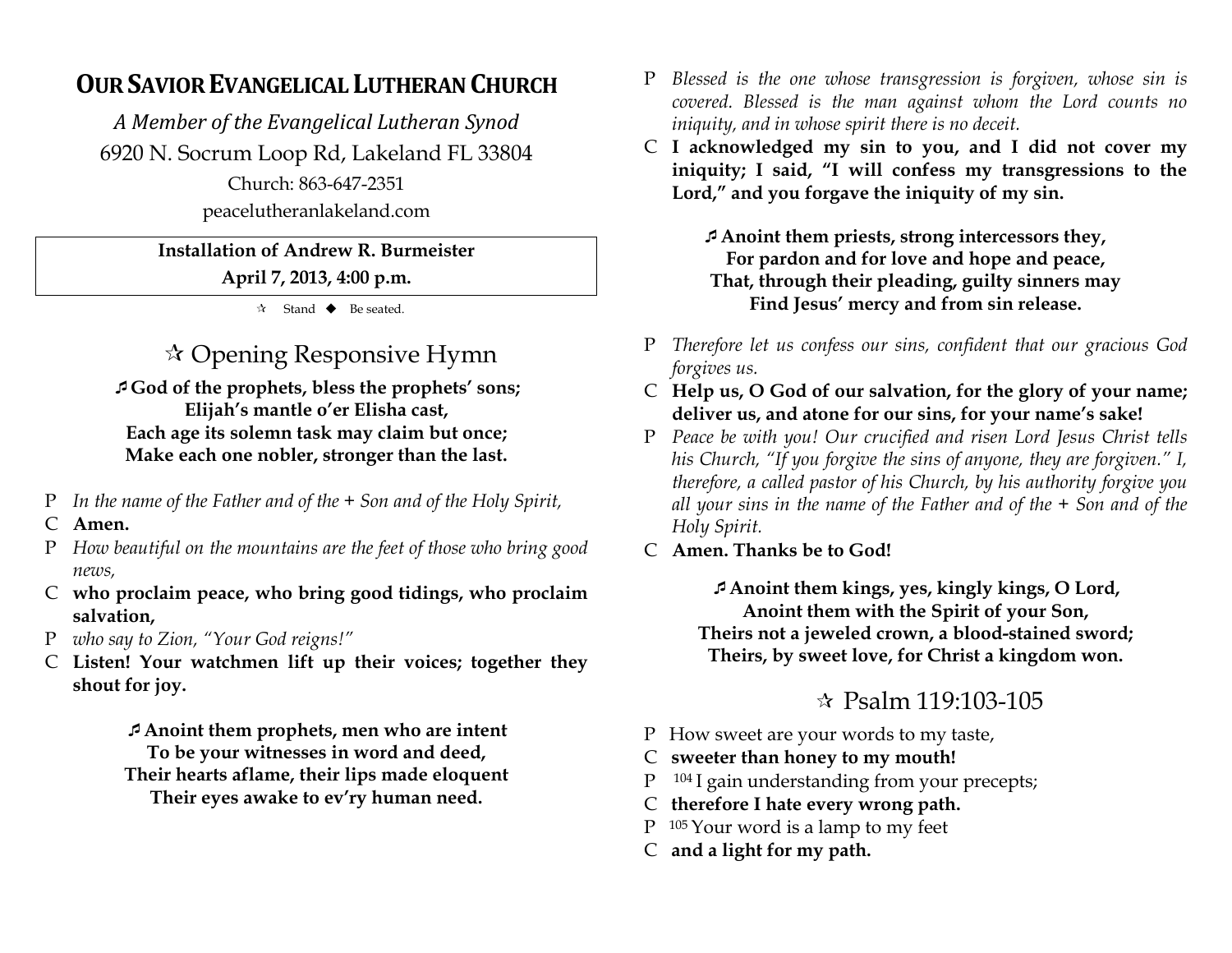# $\star$  The Prayer of the Day

<sup>P</sup>*Almighty God, look with favor on those whom you have called to minister to your people. Fill them with faithfulness to your doctrine and clothe them with holiness of life that they may joyfully serve to the glory of your name and for the benefit of your Church, through your Son, Jesus Christ, our Lord.* 

C **Amen.** 

### Epistle Lesson • 1 Peter 5:1-7 *"Be shepherds of God's flock"*

 To the elders among you, I appeal as a fellow elder, a witness of Christ's sufferings and one who also will share in the glory to be revealed: 2 Be shepherds of God's flock that is under your care, serving as overseers—not because you must, but because you are willing, as God wants you to be; not greedy for money, but eager to serve; <sup>3</sup> not lording it over those entrusted to you, but being examples to the flock. 4 And when the Chief Shepherd appears, you will receive the crown of glory that will never fade away.

<sup>5</sup> Young men, in the same way be submissive to those who are older. All of you, clothe yourselves with humility toward one another, because, "God opposes the proud but gives grace to the humble."

<sup>6</sup>Humble yourselves, therefore, under God's mighty hand, that he may lift you up in due time. 7 Cast all your anxiety on him because he cares for you.

> **Make them apostles, heralds of your cross; Forth let them go to tell the world of grace. Inspired by you, may they count all but loss And stand at last with joy before your face.**

# The Holy Gospel • Matthew 9:35-10:4

*"My eyes have seen your salvation…"* 

 Jesus went through all the towns and villages, teaching in their synagogues, preaching the good news of the kingdom and healing every disease and sickness. 36 When he saw the crowds, he had compassion on them, because they were harassed and helpless, like sheep without a shepherd. 37 Then he said to his disciples, "The harvest is plentiful but the workers are few. 38 Ask the Lord of the harvest, therefore, to send out workers into his harvest field."

10:1 He called his twelve disciples to him and gave them authority to drive out evil spirits and to heal every disease and sickness.

<sup>2</sup>These are the names of the twelve apostles: first, Simon (who is called Peter) and his brother Andrew; James son of Zebedee, and his brother John; <sup>3</sup> Philip and Bartholomew; Thomas and Matthew the tax collector; James son of Alphaeus, and Thaddaeus; 4 Simon the Zealot and Judas Iscariot, who betrayed him.

## ◆ Sermon Hymn

**Lord Jesus, you have come A teacher sent from heavenAnd by both word and deed God's truth to us have given.** 

**You wisely have ordained The holy ministry That we, your flock, may know The truth that sets us free.**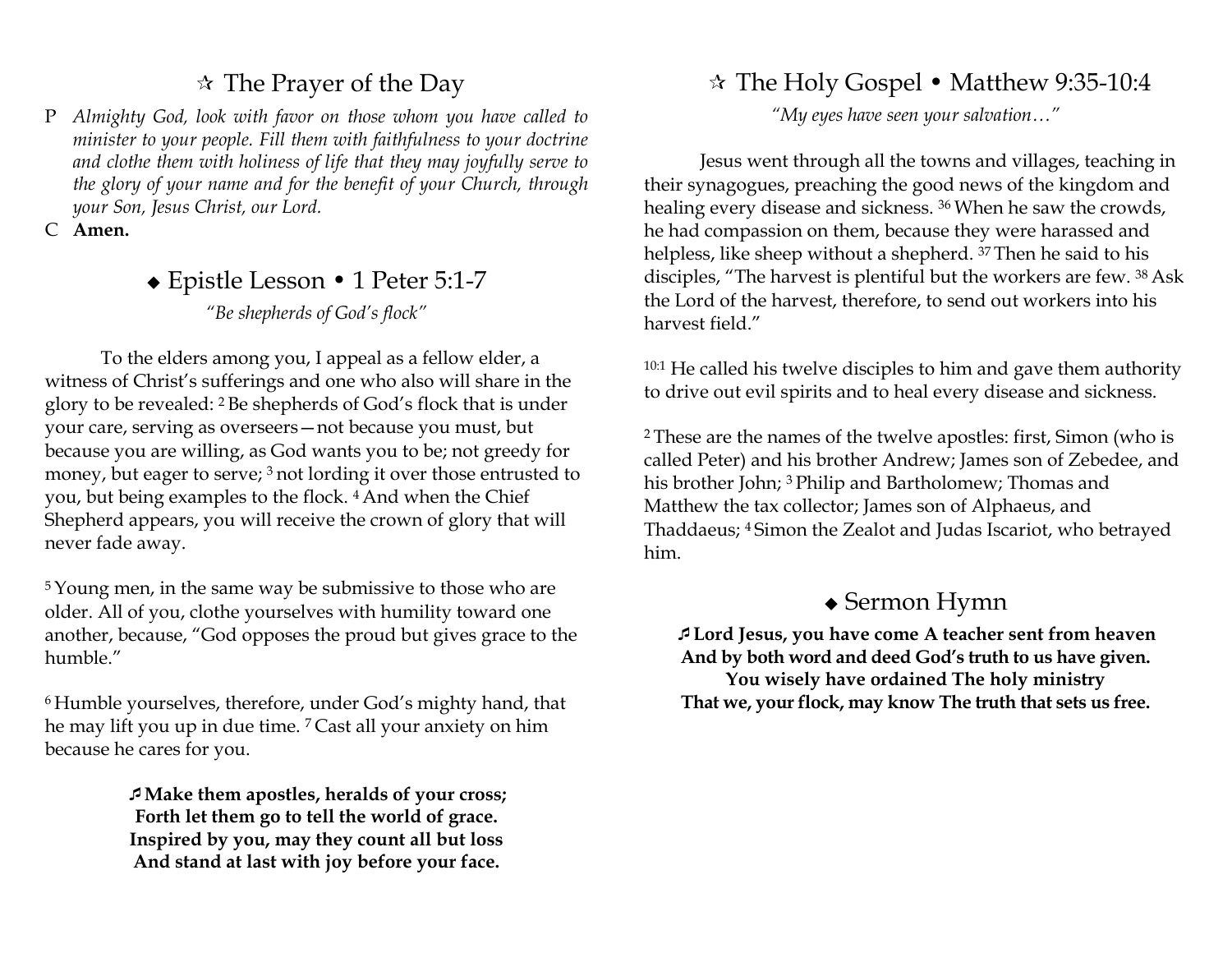## Sermon Text • Joshua 1:1-9

After the death of Moses the servant of the LORD, the LORD said to Joshua son of Nun, Moses' aide: 2 "Moses my servant is dead. Now then, you and all these people, get ready to cross the Jordan River into the land I am about to give to them  $-$  to the Israelites.<sup>3</sup> I will give you every place where you set your foot, as I promised Moses. <sup>4</sup>Your territory will extend from the desert to Lebanon, and from the great river, the Euphrates  $-\text{all}$  the Hittite country  $-\text{all}$ to the Great Sea on the west.<sup>5</sup> No one will be able to stand up against you all the days of your life. As I was with Moses, so I will be with you; I will never leave you nor forsake you.

<sup>6</sup>"Be strong and courageous, because you will lead these people to inherit the land I swore to their forefathers to give them. <sup>7</sup>Be strong and very courageous. Be careful to obey all the law my servant Moses gave you; do not turn from it to the right or to the left, that you may be successful wherever you go. 8 Do not let this Book of the Law depart from your mouth; meditate on it day and night, so that you may be careful to do everything written in it. Then you will be prosperous and successful. <sup>9</sup>Have I not commanded you? Be strong and courageous. Do not be terrified; do not be discouraged, for the LORD your God will be with you wherever you go."

### **Sermon: Be Strong and Courageous**

**O blessed ministry of reconciliation, That shows the way to God And brings to us salvation! Lord, by your gospel pure, You bless and keep your fold; You call, enlighten, keep; You comfort and uphold.**

### Apostles' Creed

**I believe in God, the Father almighty, maker of heaven and earth.** 

 **I believe in Jesus Christ, his only Son, our Lord, who was conceived by the Holy Spirit,born of the virgin Mary, suffered under Pontius Pilate,was crucified, died, and was buried.** 

  **He descended into hell. The third day he rose again from the dead. He ascended into heaven and is seated at the right hand of God the Father almighty. From there he will come to judge the living and the dead.** 

 **I believe in the Holy Spirit, the holy Christian Church, the communion of saints, the forgiveness of sins, theresurrection of the body, and the life everlasting. Amen.** 

**The servants you have called And to your church are giving Preserve in doctrine pure And holiness of living. Your Spirit fill their hearts And charge their words with pow'r; What they should boldly speak, Oh, give them in that hour!** 

• The Installation

**Exhortation to the pastor-elect** 

**Promises by the pastor-elect** 

**Exhortation to the Congregation** 

**Promises by the Congregation** 

P I now ask you in the presence of God:

 Are you willing to receive your pastor as a minister of God? Will you show him the love, honor, and obedience in the Lord, which you owe to a shepherd and overseer placed over you by the Lord Jesus Christ, the chief Shepherd and overseer of souls? If so answer: We will, and we ask God to help us.

- C **We will, and we ask God to help us.**
- P The almighty and merciful God strengthen and assist you always.

### **Installation**

### **Prayer and Lord's Prayer**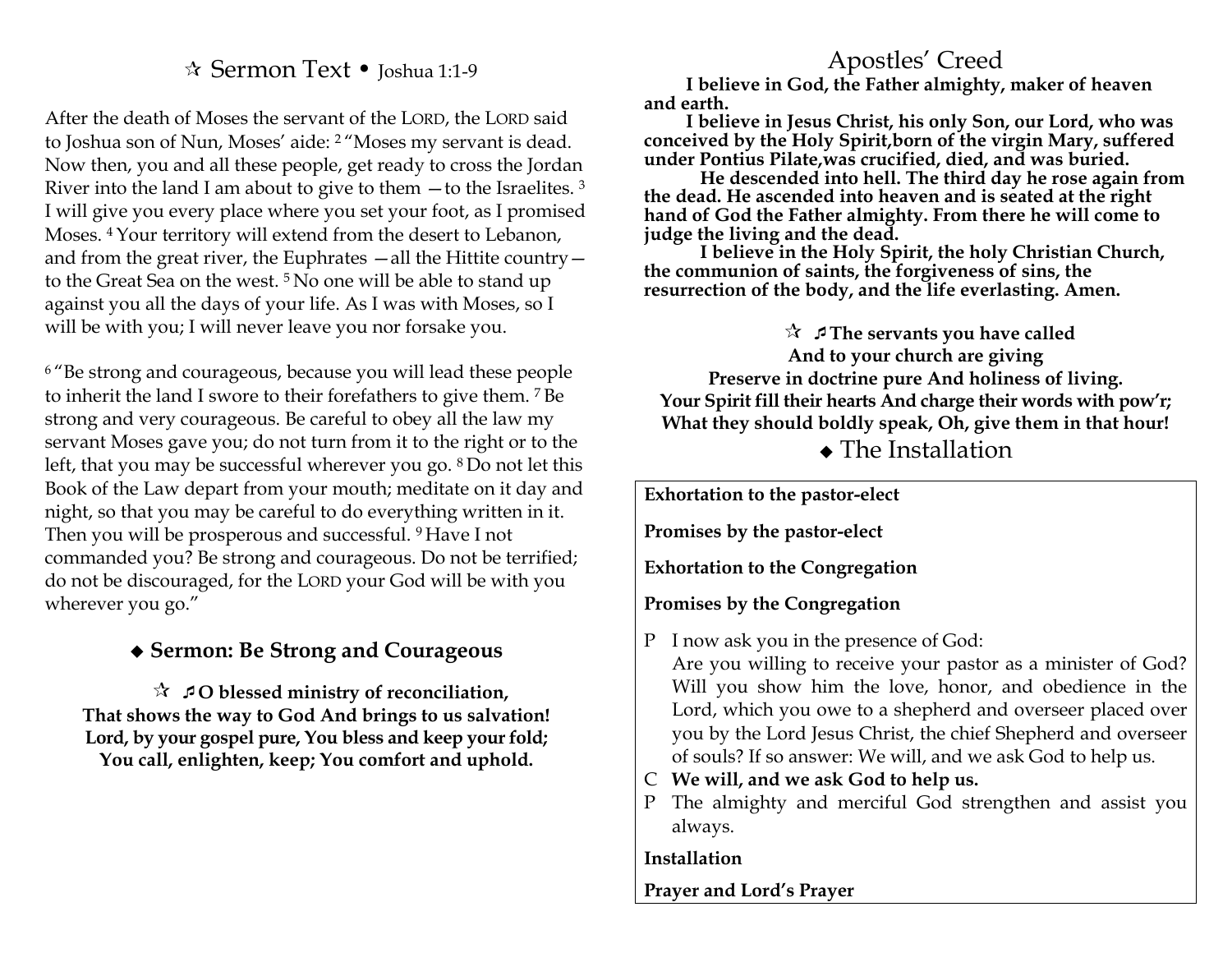### • The Hymn

**Preserve this ministry While harvest days are keeping; And since the fields are ripe And hands are few for reaping, Send workers forth, O Lord, The sheaves to gather in That not a soul be lost Which you have come to win.** 

# $\star$  The Collect for Peace

P God, from whom all holy desires, all good counsels, and all just works do proceed, give to Your servants that peace which the world cannot give, that our hearts may be set to obey Your commandments, and also that we being defended by You from the fear of our enemies, may pass our time in rest and quietness; through the merits of Jesus Christ, our Savior, who lives and reigns with You and the Holy Spirit, one God, now and forever.

C **Amen**.

## The Benediction • Romans 15

P May the God of hope fill you with all joy and peace in believing, so that by the power of the Holy Spirit you may abound in hope. In the name of the Father and of the + Son and of the Holy Spirit.

C **Amen.** 

• The Hymn

(Men)

**Send, O Lord, your Holy Spirit On your servant now, we pray: Let him prove a faithful shepherd To your little lambs always. Your pure teaching to proclaim, To extol your holy name, And to feed your lambs, dear Savior, Make his aim and sole endeavor.** 

(Women)

**You, O Lord, yourself have called him For your precious lambs to care; But to prosper in his calling, He the Spirit's gifts must share. Grant him wisdom from above, Fill his heart with holy love; In all weakness. Lord, be near him, In his prayers, Good Shepherd, hear him.** 

(All)

**Help, Lord Jesus, help him nourish Our dear children with your Word That in constant love they serve you Till in heav'n their song is heard. Boundless blessings, Lord, bestow On his faithful toil below, Till by grace to him is given His reward, the crown of heaven**